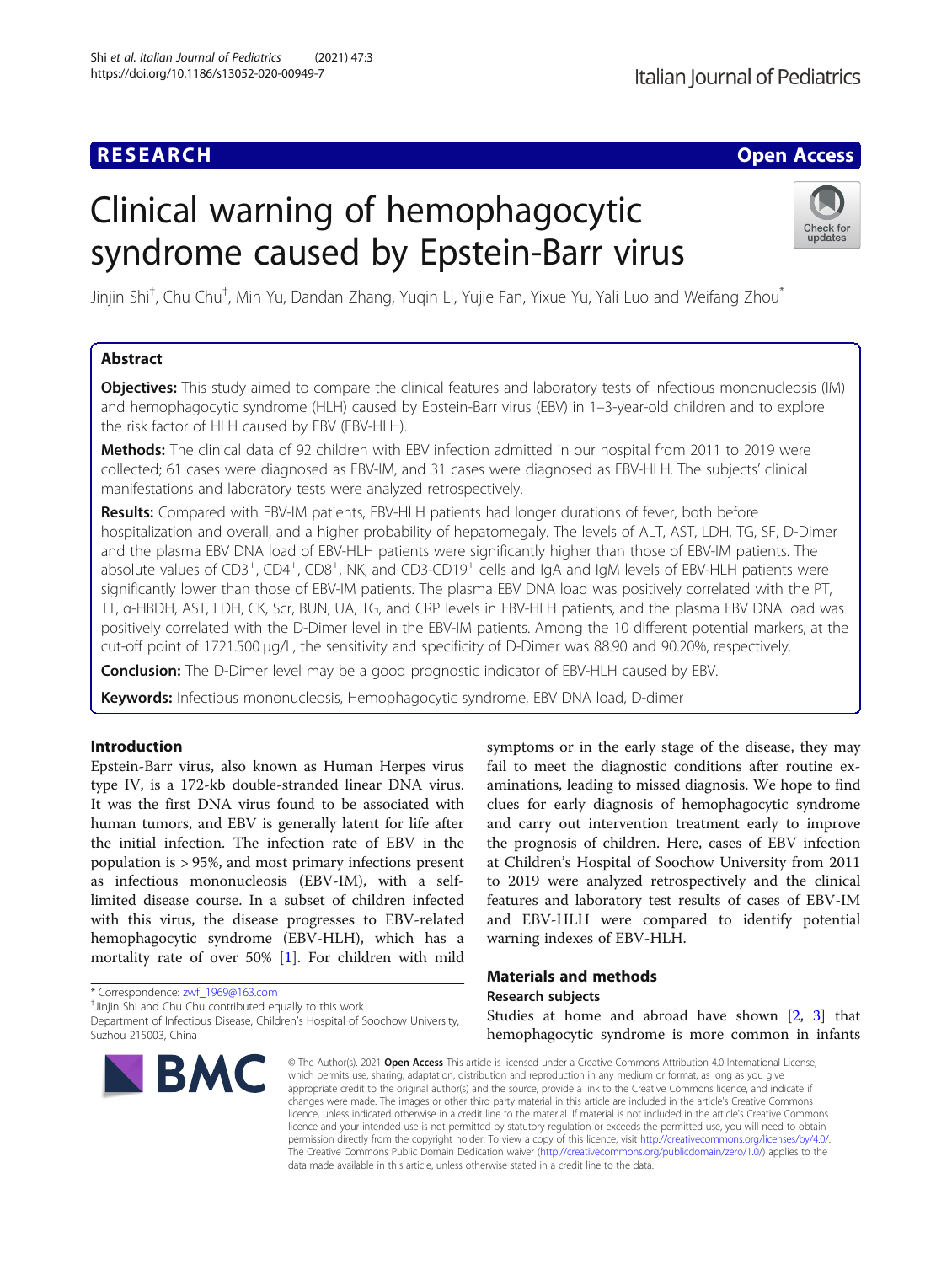and young children, and we select children in early childhood to ensure their age comparability. The clinical data and patient characteristics of 92 children with EBV infection admitted to Children's Hospital of Soochow University from 2011 to 2019 were retrospectively analyzed, including their sex, age, length of stay, routine blood analysis, lymphocyte subset counts, humoral immunity, and EBV DNA load. All patients had no previous history of recurrent infections, immunodeficiency or special medication.

#### Diagnostic criteria

All cases of EBV-IM were diagnosed based on a combination of clinical symptoms and laboratory confirmation [[4\]](#page-6-0). The clinically diagnosed cases were defined as those meeting any three of the six clinical indicators, along with the fourth laboratory indicators, described below; the laboratory confirmed cases were defined as those meeting any three of the six clinical indicators, along with at least one of the first three laboratory parameters described below. The six clinical parameters were: (1) fever; (2) pharyngillary tonsillitis; (3) cervical lymphadenopathy; (4) splenomegaly; (5) hepatomegaly; (6) eyelid edema. The four laboratory indicators were: (1) positive detection of EBV viral capsid antigens (VCA) IgM and EBV VCA IgG antibodies, but negative results for EBV nuclear antigen (NA) IgG antibody; (2) negative results for EBV VCA IgM antibody, but positive detection of EBV VCA IgG antibody and low-affinity; (3) an increase in the titer of EBV VCA IgG antibody of more than four times the original level in a second serum sample; (4) a proportion of heterotypic lymphocytes in the peripheral blood of ≥0.10 and/or lymphocytosis of  $\geq 5.0 \times 10^9$ /L.

The diagnosis of EBV-HLH must meet the diagnostic criteria of HLH, with evidence of EBV infection.

Cases of EBV-HLH were diagnosed in children meeting five of the following eight diagnostic criteria  $[5]$  $[5]$ : (1) fever; (2) splenomegaly; (3) cytopenias affecting at least two of three lineages in the peripheral blood, defined as a hemoglobin <  $90 \text{ g/L}$ , platelets <  $100 \times 10^9$ /L, and/or neutrophils <  $1.0 \times 10^9$ /L; (4) hypertriglyceridemia and/ or hypofibrinogenemia, defined as fasting triglycerides ≥3.0 mmol/L (≥2.65 g/L) and fibrinogen  $\leq$ 1.5 g/L; (5) hemophagocytosis in bone marrow or spleen or lymph nodes and no evidence of malignancy; (6) low or absent natural killer (NK) cell activity (based on local laboratory reference); (7) ferritin  $\geq 500 \mu g/L$ ; (8) soluble CD25 (soluble IL-2 receptor) ≥2400 U/mL.

Diagnosis of EB virus infection [[6\]](#page-6-0): (1) Serological antibody test prompts primary acute EBV infection (meets any of the following three indicators: positive detection of EBV CA IgM and EBV CA IgG antibodies, but negative results for EBV NA IgG antibody; negative results for EBV CA IgM antibody, but positive detection of EBV

VCA IgG antibody and low-affinity; double serum EBV CA IgM antibody titer increased by more than four times) or active infection (serum EBV antibody titer abnormally increased, including EBV CA IgG antibody  $\geq 1$ : 640 or EBV EA IgG antibody ≥1: 160, positive detection of EBV CA IgA antibody and/or EBV EA IgA antibody); (2) molecular biology methods including PCR, in situ hybridization and Southern hybridization EBV-positive was detected from the patient's serum, bone marrow, lymph nodes and other affected tissues, such as positive results for serum and/or plasma EBV-DNA, EBV-EBERs in situ hybridization or EBV-LMP1 immunohistochemical staining in the affected tissues.

#### Experimental method

EBV DNA detection was performed as follows: 2 ml of patient venous blood was collected in the presence of the anticoagulant ethylene diamine tetraacetic acid (EDTA). The blood samples of all patients were collected within 2 h after admission. The EBV DNA load in the serum sample was then detected by real-time fluorescent polymerase chain reaction (PCR), using reagents produced by Hunan Shengxiang Biotechnology Co. LTD (Hunan, China). Samples were analyzed using a Roche Light Cycler 480 real-time fluorescent PCR machine, which was operated strictly in accordance with the reagent and instrument specifications.

#### Statistical methods

Data were analyzed with SPSS version 24.0 (IBM Corp., Armonk, NY, USA). The measurement data conforming to the normal distribution were expressed by mean (SD), the measurement data not conforming to the normal distribution were expressed by median (IQR), and the Mann-Whitney U test was used for pairwise comparison between groups. A chi-square test was used for comparing numerical data, and a linear regression was used to analyze correlation. The inspection level was 0.05, and  $p < 0.05$  was considered statistically significant. Receiver Operating Characteristic (ROC) curve analysis was used to evaluate the diagnostic value of each index, and  $p <$ 0.05 was considered statistically significant.

# Results

The clinical data and patient characteristics of 92 children with EBV infection admitted to Children's Hospital of Soochow University from 2011 to 2019 were retrospectively analyzed. Based on the diagnostic criteria described above, the 92 children with EBV infection were divided into two groups: EBV-IM group: 61 children, 29 males and 32 females, with an average age of 1.75 (0.57) years, and EBV-HLH group: 31 children, 13 males and 18 females, with an average age of 1.77 (0.46) years.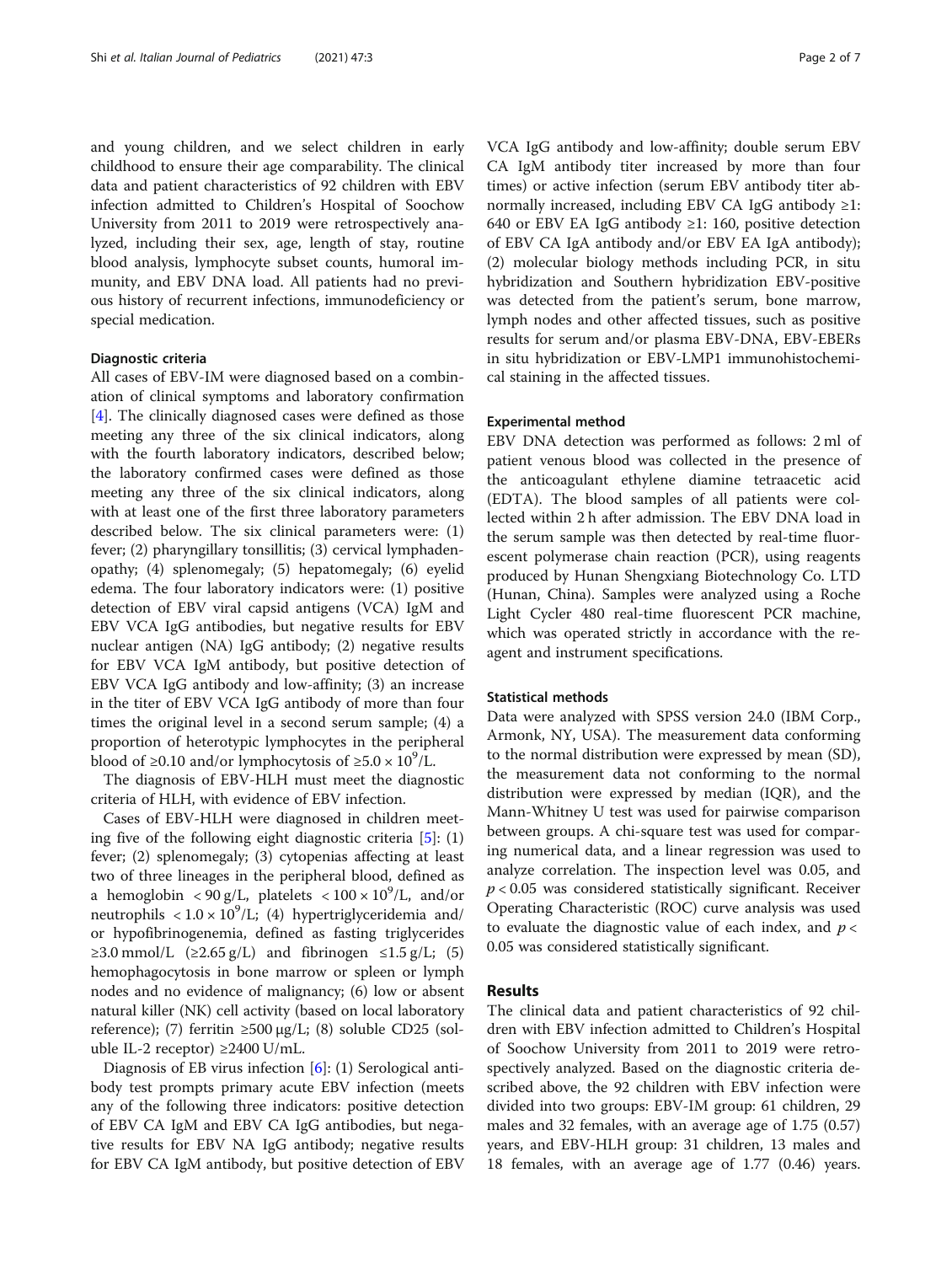There was no significant difference in sex and age between the two groups ( $p < 0.05$ ).

For the EBV-IM and EBV-HLH groups, the time with fever before hospitalization was 4.04 (1.990) days and 8.97 (5.672) days, peak body temperature was 39.00 (0.654) °C and 39.79 (0.569) °C, and duration of fever was 6.59 (4.660) days and 14.03 (6.631) days, respectively (all  $p < 0.001$ ). In EBV-IM group, 32.70% of patients had hepatomegaly and 95.08% had superficial lymphadenopathy, compared with 70.97 and 38.71%, respectively, in EBV-HLH group  $(p = 0.001; < 0.001$ , respectively). There was no significant difference in splenomegaly between EBV-IM group (45.90%) and EBV-HLH group (64.52%)  $(p = 0.091)$ .

Some of the children with EBV-IM had accompanying liver function damage, which was mainly mild. In contrast, all organs could be affected in the children with EBV-HLH. The laboratory indexes at the initial diagnosis were compared between the two groups. The data indicate that the levels of alanine aminotransferase (ALT), aspartate aminotransferase (AST), lactate dehydrogenase (LDH), triglyceride (TG), serum ferritin (SF), and D-Dimer of EBV-HLH group were all significantly higher than those of EBV-IM group (Table 1).

The absolute values of the CD3<sup>+</sup>, CD4<sup>+</sup>, CD8<sup>+</sup>, NK, CD3-CD19<sup>+</sup> cell counts in EBV-HLH group were significantly lower than those in EBV-IM group. Additionally, the IgA and IgM levels in EBV-HLH group were also significantly lower than those in EBV-IM group. There was no significant difference between groups in the level of IgG (Table [2\)](#page-3-0).

The plasma EBV DNA load of EBV-HLH group was significantly higher than that of EBV-IM group (Table [3\)](#page-3-0).

The plasma EBV DNA load was positively correlated with the levels of prothrombin time (PT), thrombin time (TT), a-hydroxybutyrate dehydrogenase (α-HBDH), AST, LDH, creatine kinase (CK), serum creatinine (Scr), blood urea nitrogen (BUN), uric acid (UA), TG, and Creactive protein (CRP) in EBV-HLH group, and the plasma EBV DNA load was positively correlated with the level of D-Dimer in EBV-IM group (Table [4](#page-4-0)).

Among the ten markers identified here as being significantly different between groups, the D-Dimer level

was the most valuable indicator for distinguishing between cases of EBV-IM and EBV-HLH. At the cut-off point of 1721.500 μg/L, the sensitivity and specificity of D-Dimer was 88.90 and 90.20%, respectively. Figure [1](#page-4-0) shows the ROC curve of EBV-IM and EBV-HLH. The diagnostic efficacy indicators of each index for EBV-IM and EBV-HLH are shown in Table [5.](#page-5-0)

# **Discussion**

In children and adolescents, the main clinical manifestations of EBV-IM include fever, pharyngitis, superficial lymphadenopathy, hepatosplenomegaly, and skin rash. EBV-IM is primarily transmitted through saliva contact, but it can also spread through blood or sexual transmission, usually accompanied by an increase in peripheral blood heterotypic lymphocytes. HLH is a kind of histiocytosis with reactive hyperplasia of the monocytemacrophage system. This condition and the resulting clinical syndrome are due mainly to a dysfunction of cytotoxic killer (CTL) and NK cells in which they fail to remove antigen properly, and the resulting sustained antigen stimulation over-activates the mononuclearmacrophage system, producing a large number of inflammatory cytokines. Hemophagocytic syndrome can be divided into primary/familial HLH and secondary HLH, EBV-HLH includes primary HLH induced by EBV and secondary hemophagocytic syndrome driven by EBV, EBV-HLH is the most important type of secondary HLH. The majority of EBV-IM cases are self-limited and mild with a good prognosis. In contrast, most cases of EBV-HLH are severe, involve multiple organs, and are life-threatening [[7\]](#page-6-0). Therefore, the early identification of EBV-HLH by a simple laboratory examination is of great significance.

After a host is infected with EBV, the virus invades the lymphocyte system, inducing the production of a large number of inflammatory factors that subsequently cause enlargement of the liver, spleen, and superficial lymph nodes. The inflammatory factor IL-1, IL-6, TNF-α, among others, acts on the thermoregulatory center, causing a high fever  $[8]$  $[8]$ . By inducing immune system factors, EBV infection can damage the functions of various organs, with liver damage being the most common. Rather than being caused by a direct invasion of the liver

Table 1 Biochemical comparison between EBV-IM group and EBV-HLH group

|                | EBV-IM group              | EBV-HLH group                 | <b>Statistic value</b> | P value |  |  |
|----------------|---------------------------|-------------------------------|------------------------|---------|--|--|
| ALT(U/L)       | 53.000(30.500,103.800)    | 195.900(50.700,587.000)       | $Z = 3.783$            | < 0.001 |  |  |
| AST(U/L)       | 57.700(39.700,88.000)     | 331.000(103.000,1045.000)     | $Z = 5.931$            | < 0.001 |  |  |
| LDH(U/L)       | 547.100(499.000,669.000)  | 1228.900(839.000,1816.100)    | $Z = 5.885$            | < 0.001 |  |  |
| TG (mmol/L)    | 1.740(0.887)              | 3.700(2.273)                  | t = –4.547             | < 0.001 |  |  |
| $SF$ (ng/mL)   | 115.350(64.380,173.780)   | 1650.000(1316.600,11,675.900) | $Z = 7.433$            | < 0.001 |  |  |
| D-Dimer (ug/L) | 878.000(489.000,1143.000) | 4830.000(3331.000,12,000.000) | $Z = 6.040$            | < 0.001 |  |  |
|                |                           |                               |                        |         |  |  |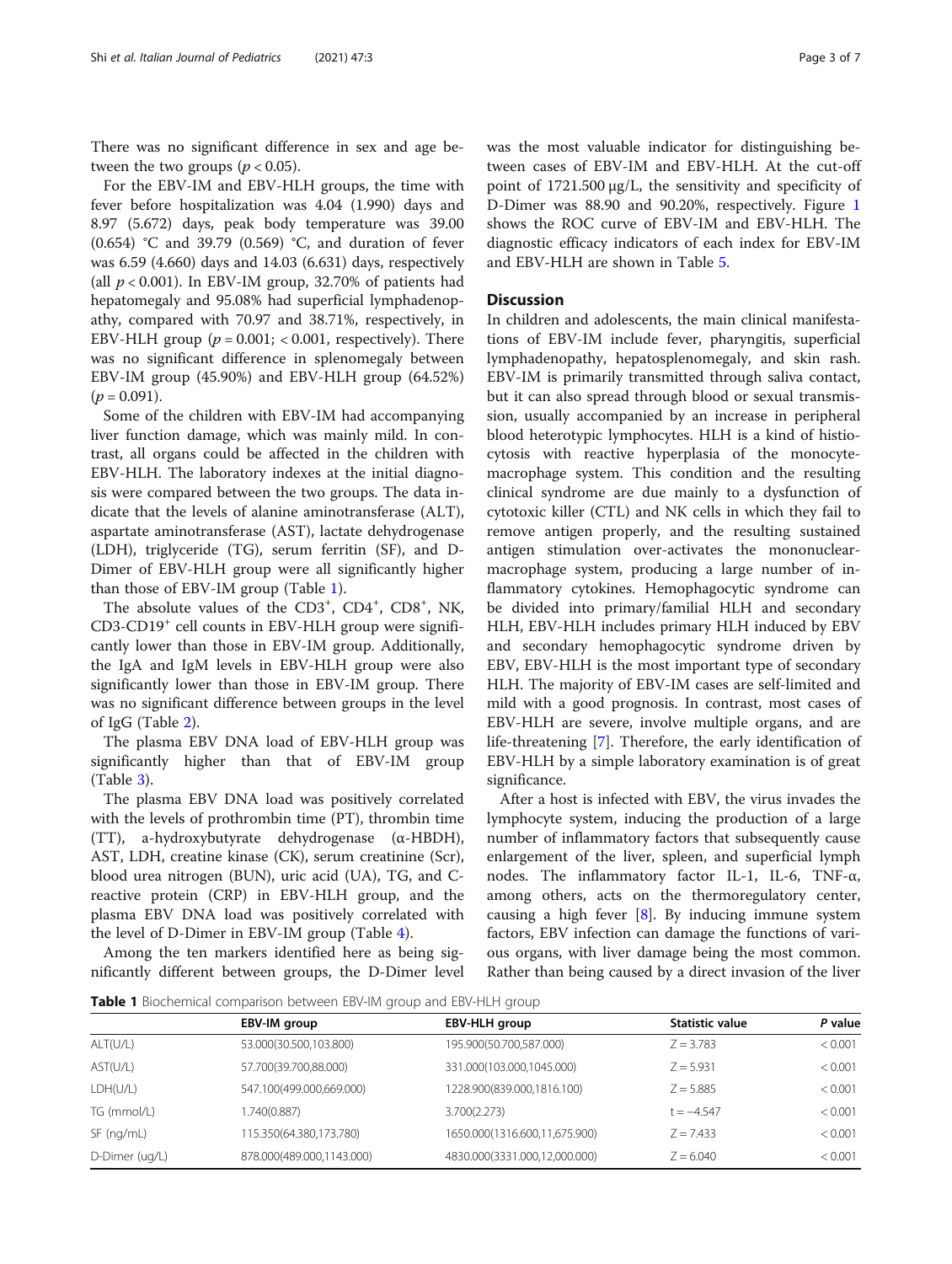| Group         | $CD3+$<br>$(x10^9/L)$ | $CD4+$<br>$(x 10^9/L)$ | $CD8+$<br>$(x 10^9/L)$ | NΚ<br>$(x 10^9/L)$   | CD3-CD19+<br>$(x 10^9/L)$ | $CD4+/CD8+$<br>$(x 10^9/L)$ | lgA<br>(g/L)        | lgG<br>(g/L)           | lgM<br>(g/L)         |
|---------------|-----------------------|------------------------|------------------------|----------------------|---------------------------|-----------------------------|---------------------|------------------------|----------------------|
| EBV-IM group  | 8.21<br>(4.98, 11.63) | 1.87<br>(1.19, 3.00)   | 4.36<br>(3.00, 6.77)   | 0.89<br>(0.62, 1.92) | 0.85<br>(0.43, 1.29)      | 0.40<br>(0.30, 0.60)        | .30<br>(0.92, 1.92) | 10.32<br>(8.63, 12.52) | 1.72<br>(1.31, 2.08) |
| EBV-HLH group | 0.93<br>(0.53, 2.67)  | 0.43<br>(0.19, 1.00)   | 0.55<br>(0.20, 1.26)   | 0.10<br>(0.02, 0.22) | 0.15<br>(0.07, 0.43)      | 0.90<br>(0.40, 1.65)        | 0.48(0.17,0.90)     | 6.97<br>(4.13, 14.08)  | 0.57(0.28, 0.94)     |
| Ζ<br>value    | $-6.411$              | $-5.763$               | $-6.290$               | $-6.468$             | $-5.401$                  | 3.856                       | $-5.496$            | $-1.677$               | $-5.562$             |
| $P$ value     | < 0.001               | < 0.001                | < 0.001                | < 0.001              | < 0.001                   | < 0.001                     | < 0.001             | 0.094                  | < 0.001              |

<span id="page-3-0"></span>Table 2 Comparison of absolute count of peripheral blood lymphocytes and immunoglobulin levels between EBV-IM group and EBV-HLH group [M (P25, P75)]

by the virus, the liver damage is often due to an infiltration of mononuclear cells in the hepatic lobule and portal area [[9\]](#page-6-0), free radical hyperactivity in intracellular lipid peroxidation caused by EBV infection, and hepatomegaly caused by B lymphocyte activation [\[10](#page-6-0)]. Here, it was found that liver, spleen, and lymph node enlargement all manifested in both EBV-IM and EBV-HLH cases, but the peak fever temperature and duration of fever differed, as did the incidence of liver, spleen and lymph node enlargement. Children with EBV-HLH had a longer duration of pre-hospital fever and overall duration of fever compared with those with EBV-IM; furthermore, elevated levels of alanine aminotransferase, aspartate aminotransferase, lactate dehydrogenase, triglyceride, and ferritin were more obvious in the EBV-HLH cases. The possibility of EBV-HLH should be strongly considered in cases with persistent high fever, significant enlargement of the liver, spleen, and changes in the levels of alanine aminotransferase, aspartate aminotransferase, lactate dehydrogenase, triglyceride, and ferritin.

If the disease progresses further after the initial EBV infection, the accompanying excessive cytokine secretion leads to cytokine storms, such that an immune disorder and uncontrolled inflammatory reactions coexist [[11](#page-6-0)]. In these cases, IFN-γ and TNF- $α$  inhibit the hematopoietic function of bone marrow, and the function of activated macrophages is out of control, together resulting in hemophagocytosis [\[12](#page-6-0)]. The inadequacy and deficiency of cellular immunity function after EBV infection are the main causes of severe diseases, such as malignant histiocytosis and lymphoma [\[13](#page-6-0)]. The results of this study show that the absolute values of  $CD3^+$ ,  $CD4^+$ ,  $CD8^+$ , CD3-CD19<sup>+</sup> , and NK cell counts were significantly lower in the EBV-HLH group than in the EBV-IM group, indicating a serious immunodeficiency in the EBV-HLH

cases. The CD4+/CD8+ lymphocyte ratio of the EBV-HLH group was higher than that of the EBV-IM group, indicating that the ability of  $CD8<sup>+</sup>$  lymphocytes to activate and proliferate was lower in the EBV-HLH group than in the EBV-IM group, and, consequently, the virus clearance ability of the EBV-HLH group was weaker [[11\]](#page-6-0). NK cells are important immune cells involved in immune surveillance and early anti-infection, and they can directly kill target cells that are infected by a virus. A decreased amount of NK cells in the peripheral blood and the corresponding decreased ability to clear viruses indicate that the disease may worsen  $[14]$ , requiring active treatment.

EBV antigen can induce the body to produce specific antibodies, which combine with EBV antigen to form antigen–antibody immune complexes that cause an abnormal proliferation of humoral immunity [\[15\]](#page-6-0). Here, the EBV-HLH group had more serious immune defects compared with the EBV-IM group, and the levels of IgA and IgM in peripheral blood of the children in the EBV-HLH group were significantly lower than those in EBV-IM group. Compared with the EBV-IM group, the IgG trended lower in the EBV-HLH group children, but this difference was not statistically significant, indicating that the affected humoral immunity was mainly due to a change of immunoglobulin in the acute phase.

The EBV DNA loads in whole blood and plasma for the EBV-HLH group were significantly higher than those in the EBV-IM group. This finding indicates that EBV was better able to evade the host immune system in the EBV-HLH group, and the cellular and humoral immune functions of the patients in this group were significantly lower, thus allowing the proliferation of EBV throughout the body, further damaging organs and leading to the occurrence of EBV-HLH. The possibility of EBV-HLH

Table 3 Comparison of total blood and plasma EBV DNA load from peripheral blood between EBV-IM group and EBV-HLH group [M (P25, P75), copies/mL]

| Group                    | EBV-IM group                     | EBV-HLH group                      | Z value | P value |
|--------------------------|----------------------------------|------------------------------------|---------|---------|
| Total blood EBV-DNA load | $0.44(0.09, 1.42) \times 10^{6}$ | $2.96(0.32.20.55)\times10^{6}$     | 3.006   | 0.003   |
| Plasma EBV-DNA load      | $0.43(0.16, 1.59)\times10^{4}$   | 35.85(4.26,114.20)×10 <sup>4</sup> | 4.300   | 0.001   |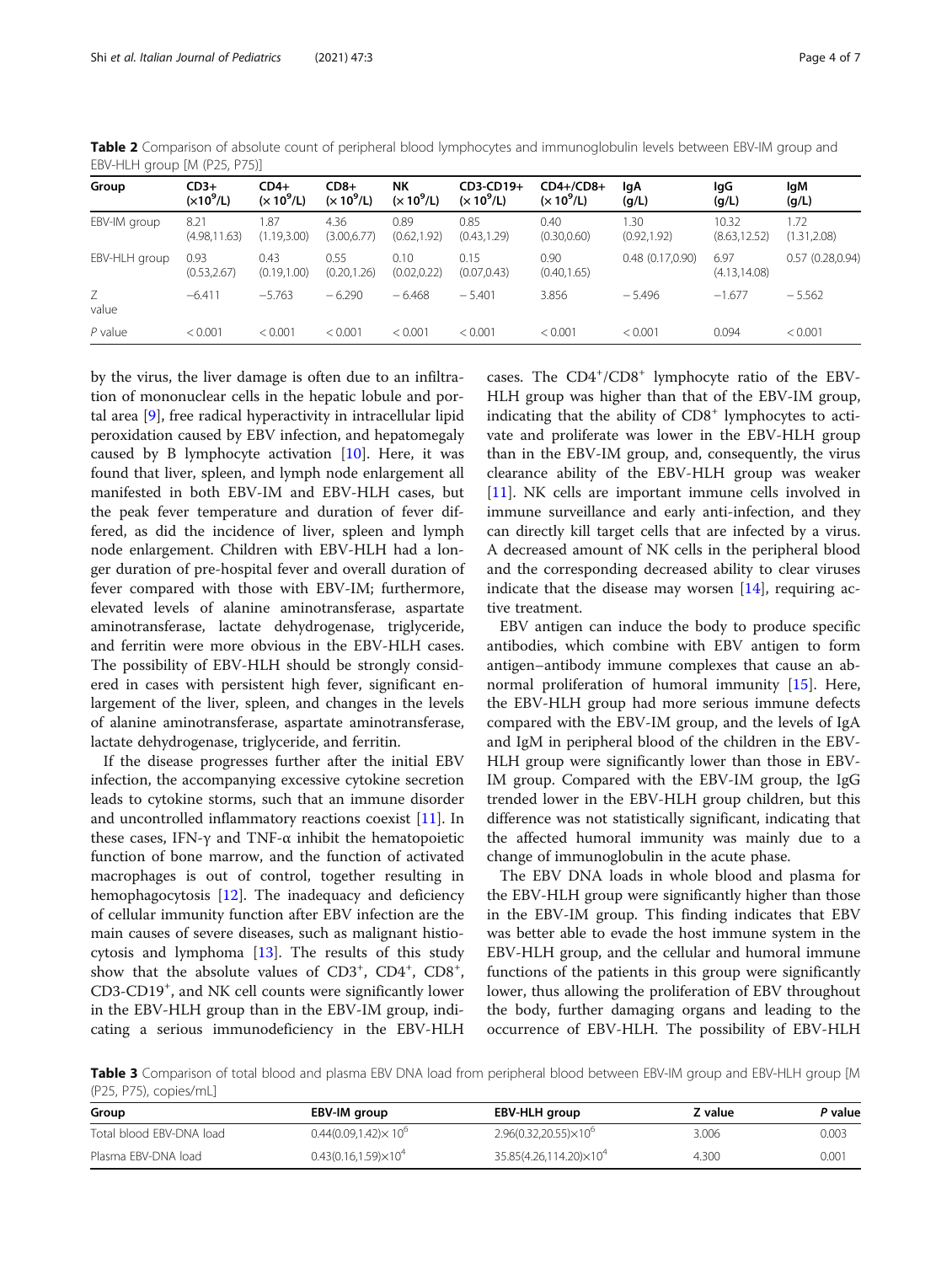<span id="page-4-0"></span>

| Table 4 Correlation between plasma EBV DNA load and various laboratory indicators in EBV-IM group and EBV-HLH group |  |  |  |
|---------------------------------------------------------------------------------------------------------------------|--|--|--|
|                                                                                                                     |  |  |  |

|                | Plasma EBV-DNA Load of EBV-IM group |         |         | Plasma EBV-DNA Load of EBV-HLH group |
|----------------|-------------------------------------|---------|---------|--------------------------------------|
|                | r value                             | P value | r value | P value                              |
| D-Dimer (ug/L) | 0.720                               | < 0.001 | 0.132   | 0.627                                |
| APT(s)         | $-0.061$                            | 0.650   | 0.244   | 0.345                                |
| PT(s)          | 0.108                               | 0.424   | 0.506   | 0.032                                |
| TT(s)          | $-0.091$                            | 0.501   | 0.812   | < 0.001                              |
| a-HBDH(U/L)    | 0.169                               | 0.227   | 0.981   | < 0.001                              |
| ALT(U/L)       | $-0.058$                            | 0.674   | 0.386   | 0.113                                |
| AST(U/L)       | $-0.017$                            | 0.903   | 0.615   | 0.007                                |
| LDH(U/L)       | $-0.236$                            | 0.082   | 0.920   | < 0.001                              |
| CK(U/L)        | 0.088                               | 0.528   | 0.601   | 0.008                                |
| Scr (µmol/L)   | 0.220                               | 0.107   | 0.834   | < 0.001                              |
| BUN (mmol/L)   | $-0.087$                            | 0.527   | 0.821   | < 0.001                              |
| UA (µmol/L)    | 0.090                               | 0.512   | 0.878   | < 0.001                              |
| TG (mmol/L)    | $-0.163$                            | 0.240   | 0.506   | 0.032                                |
| $CRP$ (mg/L)   | 0.060                               | 0.655   | 0.733   | 0.001                                |

should be strongly considered in children with a high EBV DNA load and fever, clearly abnormal liver function, and abnormal levels of lactate dehydrogenase, triglyceride, and ferritin.

In this study, the plasma EBV DNA load in children with EBV-IM was positively correlated with the level of D-Dimer, and the plasma EBV DNA load in children with EBV-HLH was positively correlated with the levels of PT and TT. During EBV infection, monocytes, macrophages, and endothelial cells not only produce inflammatory factors, but also express tissue factor and initiate exogenous coagulation reactions, thereby consuming a large amount of coagulation factors and leading to fibrinolytic hyperactivity and decreased coagulation factor synthesis. The levels of Scr, BUN, UA, TG, and EBV DNA load in children with EBV-HLH were positively

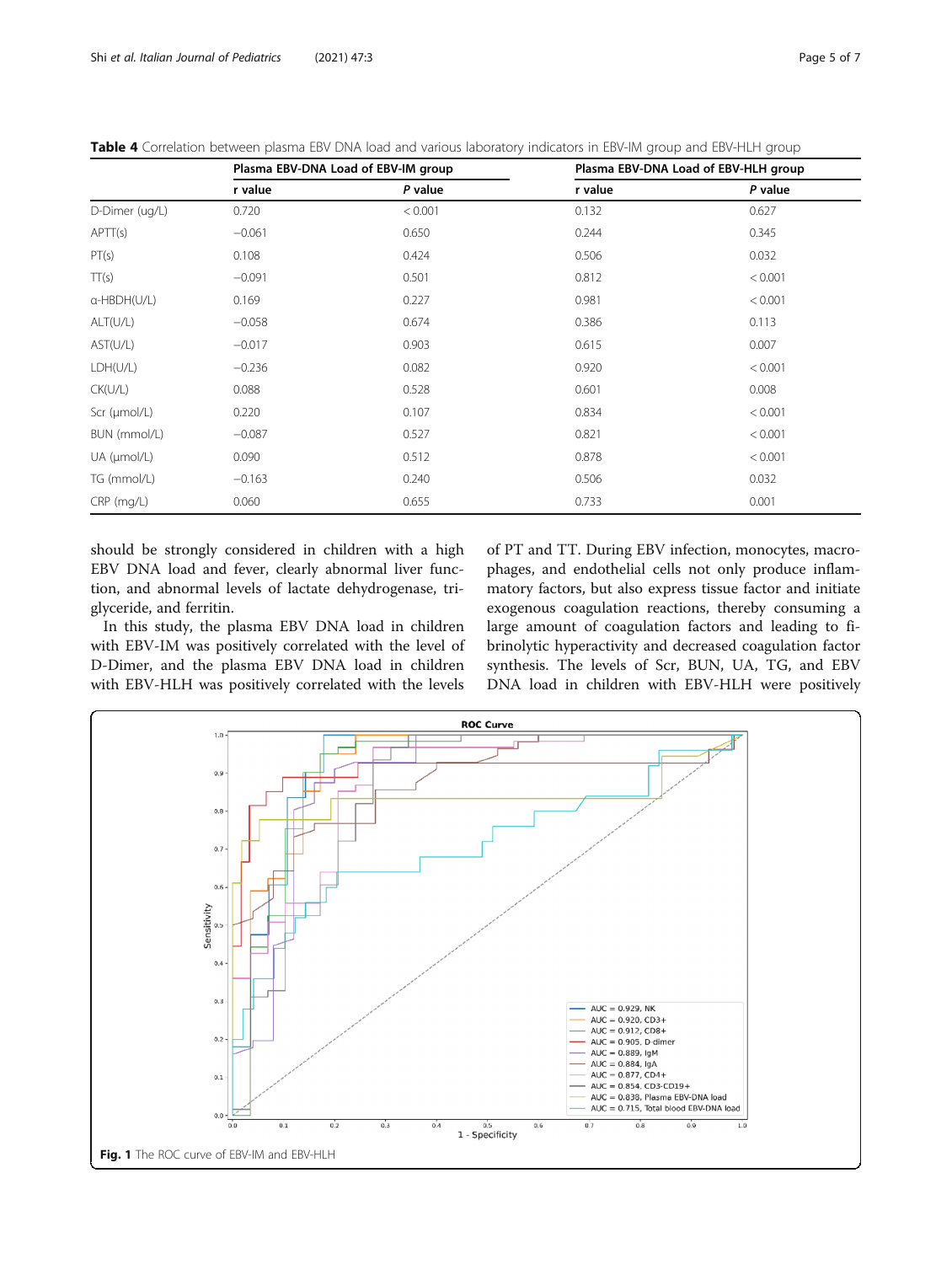<span id="page-5-0"></span>

|                                              | <b>AUC</b> | 95%CI           | P value | Cut-off point              | sensitivity | specificity |
|----------------------------------------------|------------|-----------------|---------|----------------------------|-------------|-------------|
| lgA(q/L)                                     | 0.884      | $0.811 - 0.957$ | < 0.001 | $0.965^{\text{a}}$         | 88.00%      | 73.20%      |
| lgM(g/L)                                     | 0.889      | 0.793-0.984     | < 0.001 | $1.145^a$                  | 84.00%      | 87.50%      |
| $CD3 + (x109/L)$                             | 0.920      | $0.843 - 0.996$ | < 0.001 | 3.338 <sup>a</sup>         | 82.80%      | 95.10%      |
| $CD4 + (x109/L)$                             | 0.877      | $0.797 - 0.957$ | < 0.001 | $0.787$ <sup>a</sup>       | 72.40%      | 96.70%      |
| $CDS + (x 10^9/L)$                           | 0.912      | $0.830 - 0.944$ | < 0.001 | 1.526 <sup>a</sup>         | 82.80%      | 95.10%      |
| $CD3$ -CD19 + ( $\times$ 10 <sup>9</sup> /L) | 0.854      | 0.754-0.953     | < 0.001 | $0.327$ <sup>a</sup>       | 72.40%      | 93.40%      |
| $NK(x10^9/L)$                                | 0.929      | $0.857 - 1.000$ | < 0.001 | $0.266^a$                  | 82.10%      | 98.40%      |
| Plasma EBV-DNA load (copies/mL)              | 0.838      | 0.686-0.989     | < 0.001 | 47,250.000 <sup>b</sup>    | 77.80%      | 94.70%      |
| Total blood EBV-DNA load (copies/mL)         | 0.715      | 0.578-0.851     | 0.003   | 1.660.000.000 <sup>b</sup> | 64.00%      | 79.60%      |
| D-Dimer (ug/L)                               | 0.905      | $0.809 - 1.000$ | < 0.001 | 1721.500 <sup>b</sup>      | 88.90%      | 90.20%      |

 $^{\text{a}}$ the data  $\leq$  the value were considered positive,  $^{\text{b}}$ the data  $\geq$  the value were considered positive

correlated, indicating that inflammatory factors affected liver synthesis and secretion as well as kidney function and directly inhibited the level of lipoprotein lipase, causing an increase of triglyceride [\[16](#page-6-0)]. Inflammatory factors can invade all organs of the body. Here, the plasma EBV DNA load in children with EBV-HLH was positively correlated with the levels of α-HBDH, LDH, CK, and AST, suggesting that children with EBV-HLH had different degrees of organ damage. Additionally, the plasma EBV DNA load was positively correlated with the CRP level, suggesting that children with EBV-HLH suffer from multiple organ damage and severe immune dysfunction, as well as severe inflammatory reactions.

D-Dimer is a specific degradation product under the action of plasmin after cross-linking of fibrin, and its increased level indicates that the body's secondary fibrinolytic activity is enhanced, reflecting the body's hypercoagulable and fibrinolytic state, and can be used for diagnosis Thromboembolic disease. And previous studies have shown that the elevation of D-Dimer is an important independent and persistent risk factor for cardiovascular events and cancer events [[17\]](#page-6-0), as well as an early sign of impending MAS in febrile patients with active rheumatism and monitoring indicator for severe infections [[18,](#page-6-0) [19\]](#page-6-0). In this study, a ROC curve was used to analyze the diagnostic efficiency of various markers for EBV-HLH. It revealed that the diagnostic values of the D-Dimer, IgA, and IgM levels and the CD3<sup>+</sup>, CD4<sup>+</sup>, CD8<sup>+</sup> , CD3-CD19<sup>+</sup> , and NK cell counts were all better than the plasma EBV DNA load and whole blood EBV DNA load, which suggests that the immune function changes after EBV infection are a main factor for the occurrence of EBV-HLH. After EBV infection, perforin and granzyme are released from CD8<sup>+</sup> and NK cells to kill all kinds of infected or tumor cells. However, the sensitivity and specificity of the IgA and IgM levels as diagnostic markers were low in the EBV-infected children, and the CD3<sup>+</sup>, CD4<sup>+</sup>, CD8<sup>+</sup>, CD3-CD19<sup>+</sup>, and NK

cell counts could not be used to distinguish between EBV-IM and EBV-HLH because of their low sensitivity. D-Dimer level was the most valuable indicator for distinguishing between EBV-IM and EBV-HLH in this study. The sensitivity and specificity of the D-Dimer level (cutoff point of  $1721.500 \mu g/L$ ) for use in the diagnosis of EBV-HLH were 88.90 and 90.20%, respectively. However, this study is a small sample study, and the study is limited to 1–3 year-old children, which has certain limitations. Subsequent studies should be further in-depth and expand the sample size. Moreover, not all patients have completed the examinations for immunodeficiency and molecular tests to distinguish between primary and secondary hemophagocytic syndrome, and most patients have progressed rapidly and have not completed the relevant examinations, but the patient had no previous history of repeated infections or immunodeficiency. In this study, it was highly suspected that the clinical manifestations of these children were caused by EB virus infection, thus the serum and/or plasma EBV viral load were checked. But, the cut-off of the serum and/or plasma EBV viral load for EBV infection could not be obtained.

#### Conclusions

In summary, the immune function changes after EBV infection are the main factor for the occurrence of EBV-HLH in EBV-infected children, and the D-Dimer level may be a useful indicator for the possibility HLH developing in children with EBV.

#### Acknowledgements

We thank Katie Oakley, PhD, from Liwen Bianji, Edanz Editing China [\(www.](http://www.liwenbianji.cn/ac) [liwenbianji.cn/ac\)](http://www.liwenbianji.cn/ac), for editing the English text of a draft of this manuscript.

#### Authors' contributions

All authors contributed to the manuscript ideas. JS and CC collected the data and wrote the first draft; MY, DZ and YL performed data analysis; YY, YF and YL selected the topic and research design; WZ reviewed and revised the manuscript. All authors read and approved the final manuscript.